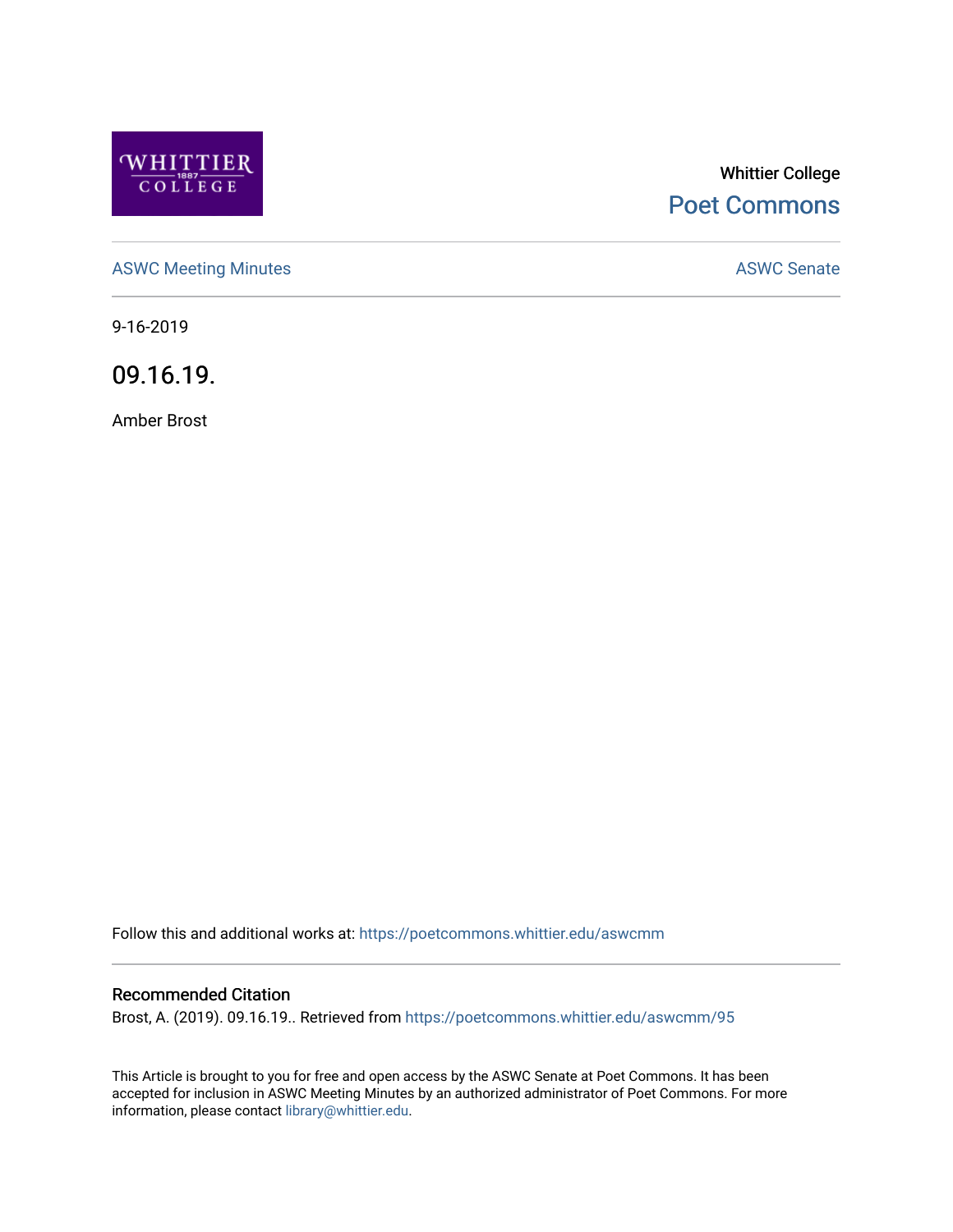

### **Meeting Minutes for** September 16, 2019

- **I. Meeting is called to order at:** 7:00pm
- **II. Moment of Silence/Inspirational quote**
	- **A.** INSPIRATIONAL QUOTE
		- Read By: Se. Hagan-Martin

# **III. Mission Statement**

**A.** The ASWC Senate, as the governing body of the Associated Students of Whittier College, is dedicated to the betterment of the college as an institution and as a member of the broader community. The Senate shall assist on-campus clubs and organizations in creating, promoting and implementing dynamic programs and events that involve students and add value to their educational experience. This body will act as an open forum for students to voice their opinions and desires, always keeping the best interests of the ASWC in mind. In all its actions, the Senate will serve the students first with integrity, dedication, responsibility and humility.

Read By: Sen. Garcia

# **IV. Roll Call – Secretary Brost**

- **A. Present:** Sen. Minami, Sen. Hagan-Martin, Sen. Corria**,** Sen. Malone, Sen. Lindiwe, Sen. Modesti, Treasurer Delgado, VP Joachim, Pres. Moya, Dir. Tejada, Sec. Brost, Dir. Gil, Sen. Royster, Sen. Gracia, Sen. Segura, Sen. Garrison, Sen. Eccles, Sen. Angileri, Sen. Hidalgo , Sen. Alvarez
- **B. Absent excused:**
- **C. Unexcused:**

# **V. Minutes Amendment/Approval**

- **A. Approved by:** Sen. Garcia
- **B. Seconded by:** Sen. Eccles

# **VI. Public Voice**

A. Representative: Campus relations collaboration for the year.

# **Resume Review and Networking Tips->**

September 19th @ the Career Center

-Networking Presentation @1:30pm-2:30pm

-Resume Review @ 3:00pm-4:00pm

# **Sales academy program->**

September 23rd @ the Career Center

11:30am - 1:00pm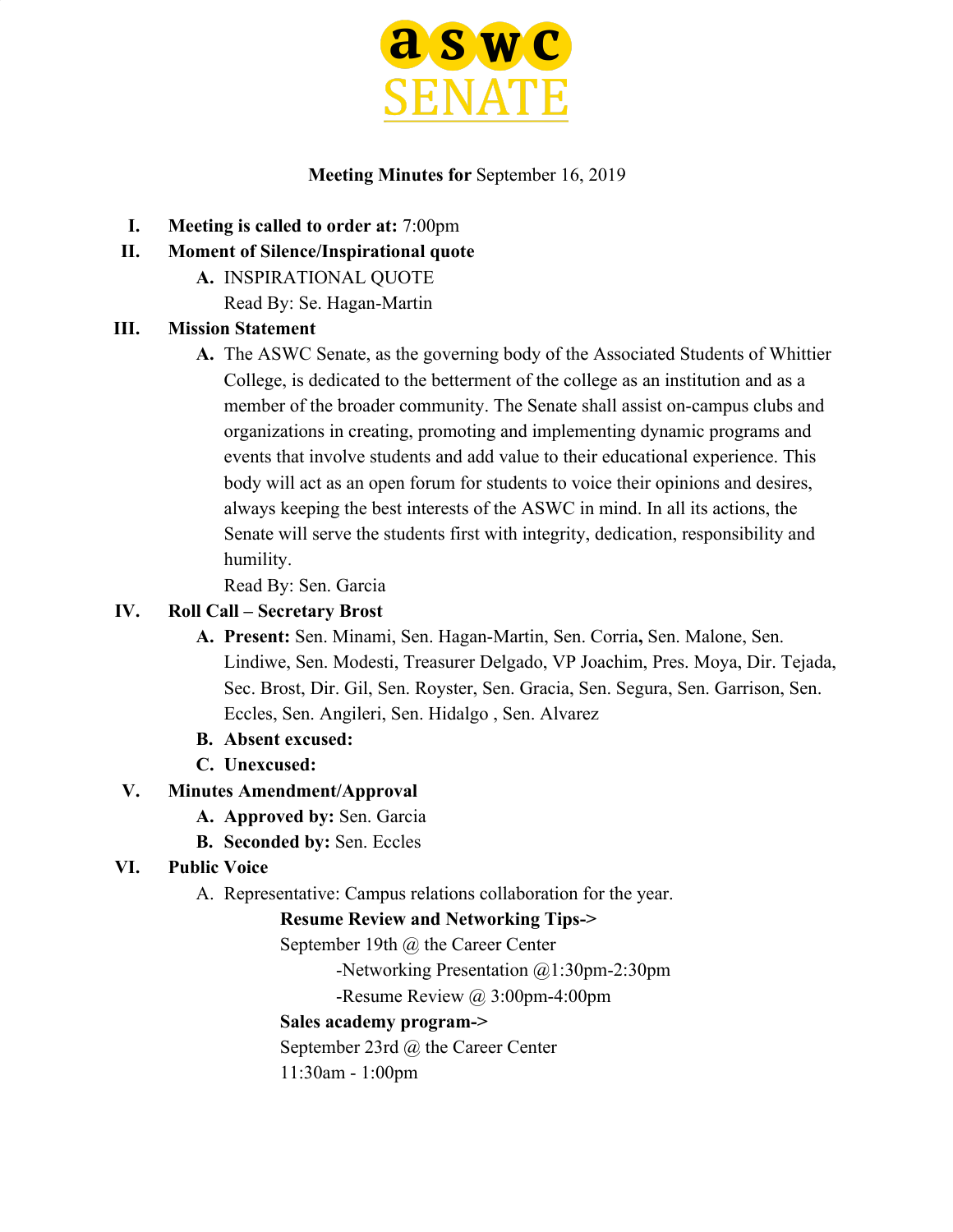

#### **Learn how to become a health scholar->**

September 24th @ the Career Center 12:00 - 1:00pm **Industry Summit: Humanities Network & Connect->** September 26th @ the Career Center 5:30 - 7:00pm Contact chenn@poets.whittier.edu for questions

# **VII. President's Message - President Moya**

1. Hello everyone, I hope everyone had a wonderful weekend. I just wanted to make a few announcements. Tomorrow we have the activities fair from 4:30 PM to 6:30 PM on the north lawn. I know I will see everyone at the table there, please encourage all your constituents to attend, it is a great opportunity for students to get informed about all the different organizations and clubs on campus. In addition we have elections coming up, we have a variety of vacant positions which Secretary Brost will go in more detail about. Please encourage your constituents to get involved in some capacity, there is definitely something for everyone. With that, I hope you all have a great rest of your week.

### **VIII. Treasurer's Report - Treasurer Delgado**

- **A. General Fund Balance:** \$0.00
- **B. Operational Account Balance:** \$0.00
- **C. Reserve Account Balance:**\$0.00
- **D. Allocated Thus Far:** \$0.00
- **E. First Readings:** \$0.00
- **F. Daily Calendar Considerations:** \$0.00

# **IX. Constituent Reports**

# **A. Academic Affairs Chair: Sen. Minami**

- 1. New Curriculum
	- a) QC Article recently came out 9/11
	- b) Becky Overmeyer-Velazquez chairperson of the new curriculum committee
	- c) Look for surveys and other outreach for student input
	- 2. Specifics for land Acknowledgements
		- a) Designed by Haley Vallejo Marketing Coordinator at OEI
		- b) Apachiagna original name
		- c) Tongva original stewards of land
	- 3. Office Hours
		- a) Thrs 11-12pm Wed 2-4pm library 1st floor
	- 4. Mention student concerns of traffic cones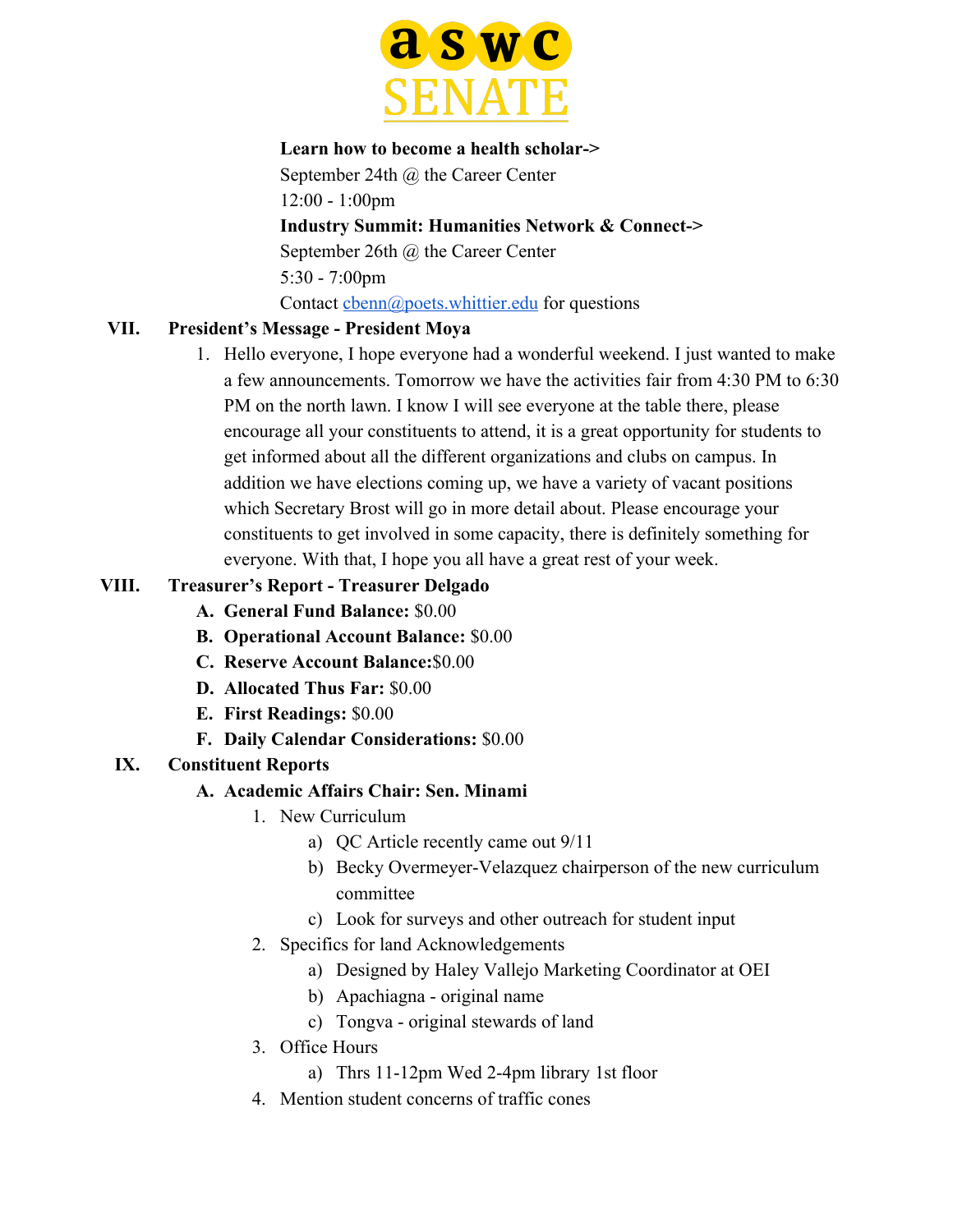

- a) Uninformed about the change
- b) Signage and transparency needed
- c) Still a safety concern because it isn't clearly communicated

# **B. Commuter Representative: Sen. Hagan Martin**

1. I started looking into precise and formal dates for Commuter Events for the rest of the fall semester, including a meetup with games a provided boxed lunch for all commuters, drive-in movie, and other smaller

commuter catered events. I also schedule and meeting with OSE director Christine, OSE assistant director Jordan, and Deanna in the creation of the Official Commuter Association and how we are going to navigate the structure for that project.

2. Mondays from 3pm - 4pm at the Spot & Fridays from 3:30 pm - 4:30 pm in DOS

# **C. Residential Hall Representative: Sen. Correia**

1. Number of students gave me feedback on the sporting events saying they wish the Res halls had the schedules up in the hallways. most of these students say they don't know when any of the games are and there aren't any schedules around campus.

# **D. Student Body Representative: Sen. Lindiwe**

1. I am continuing to make a QR Code feedback flyer. I have teamed up with Rep. Arianna to help out with this.

# **E. Student Body Representative: Sen. Malone**

1. This week students came to me with similar issues as last week. The post office being extremely overwhelmed, and extreme delay in packages being delivered to students. People hate the meal exchange program and I will be talking with Jessie to see if we can fix this issue.

# **F. Student Body Representative: Sen. Modesti**

1. It was brought up that milk substitution in the spot should not be an extra 50c especially if it's for an allergy. I emailed Craig, the General Manager a little while ago so hopefully I will have an update soon.

# **G. Inter-Club Council Representative: Sen. Royster**

1. My advisor and I met on Tuesday to talk about a possible retreat for ICC as well as our goals for ICC has an Organization. We also worked on changing all pronouns in our constitution to inclusive pronouns. We are currently working on reformatting the Constitution. The Activities Fair is tomorrow and our second Meeting is this Wednesday, September 18th at 5:00 pm in Club 88.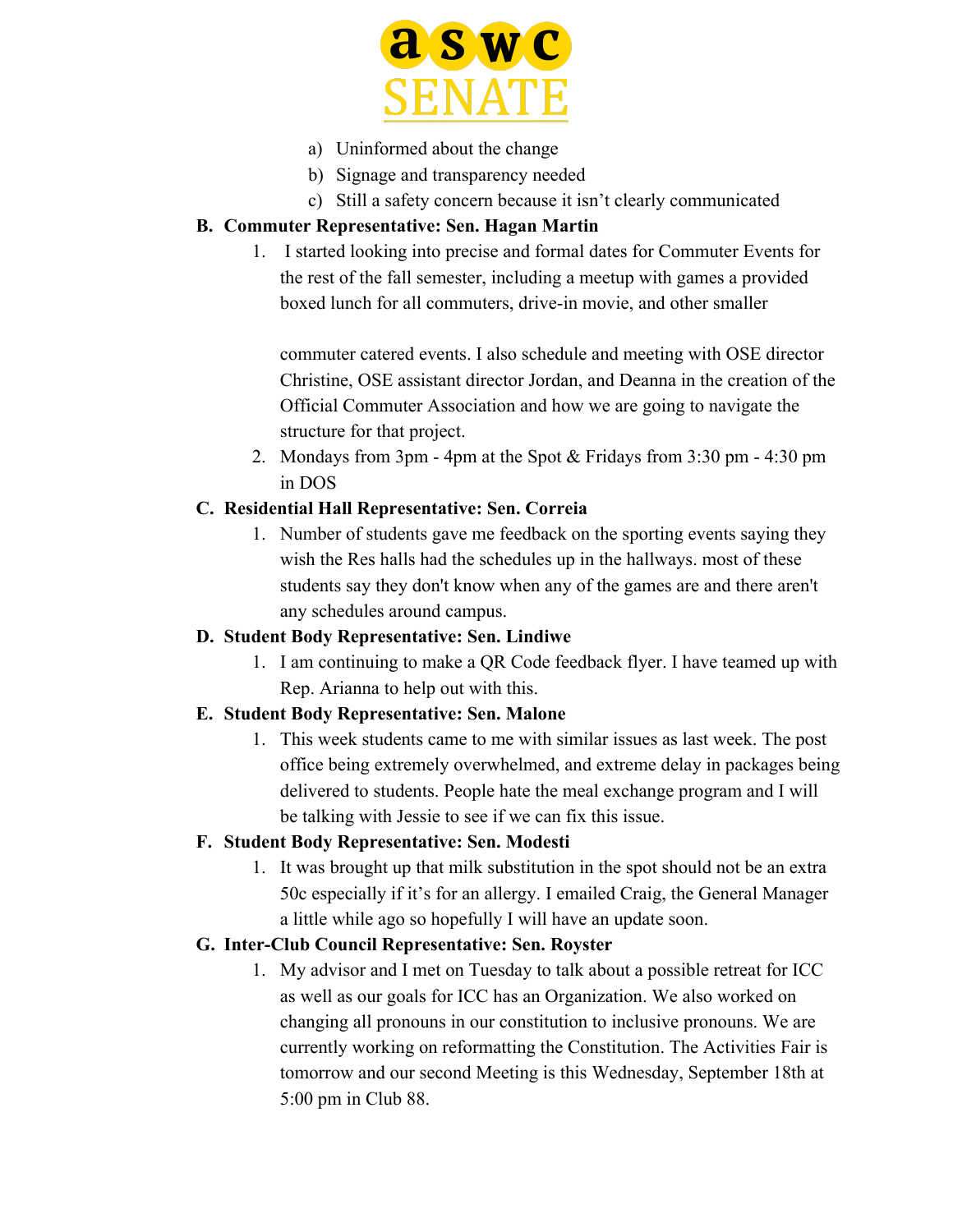

### **H. Diversity Council Representative: Sen. Garcia**

- 1. Will be advertising logo contest  $& 9/24$  meeting  $@$  Student Activities Fair. Share flyer w/ table & ask to post on social media
- 2. Logo Contest: submissions will be due Oct. 8 @ 4pm. Open to all, everyone is encouraged to submit their work!Logo is centered around our mission statement: advocacy, education and dialogue
- 3. DC & SJC will be having an executive board collab meeting this Thursday to plan out semester events!
- 4. Students have brought forward concerns with the changes to Earlham by tennis courts.
- 5. Office Hours: Mondays 10am-12pm & Wednesdays 3:30-5:30pm at The Lounge

### **I. Social Justice Coalition Representative: Sen. Segura**

1. There will be a spilling the tea dialogue about "how to empowered using [our] voices and experience on campus] on sept. 19th from 4:30-5:30 at the OEI.

### **J. Media Council Representative: Sen. Garrison**

1. WSCN streamed all football games since last week's meeting and also live streamed women's soccer on the 12th and the football game on the 14th. They also started pre-game shows on facebook live. WCSN is doing a collaboration with KPOET for a podcast show discussing all Whittier college sports. VPS had their first meeting for their returning members and they are going to the student activities fair. They are filming at the Shannon Center tomorrow for a new project and they are going to classes demonstrating out to use equipment. The QC just printed their new issue on Friday and is attending the student activities fair. The QC is still recruiting people as well. POET Ent. set up tech for the debate viewing party, and is conducting a few more interviews for hiring. They are also going to be at the fair. KPOET is still hiring, and advertising OPEN MIC NIGHT this Friday. We are currently advertising and reaching out to orgs for International College Radio Day! We will be DJing at the study abroad fair and participating at the student activities fair.

# **K. Poet Student Athlete Leadership Academy Male/Female Representative: Sen. Eccles & Sen. Angileri**

1. Men's Football won their game on the weekend 47-12, improving to 2-0 for the season. They play Lewis and Clark this Saturday 21st away at 11:00am. Men's Water Polo lost both games on the weekend to No.5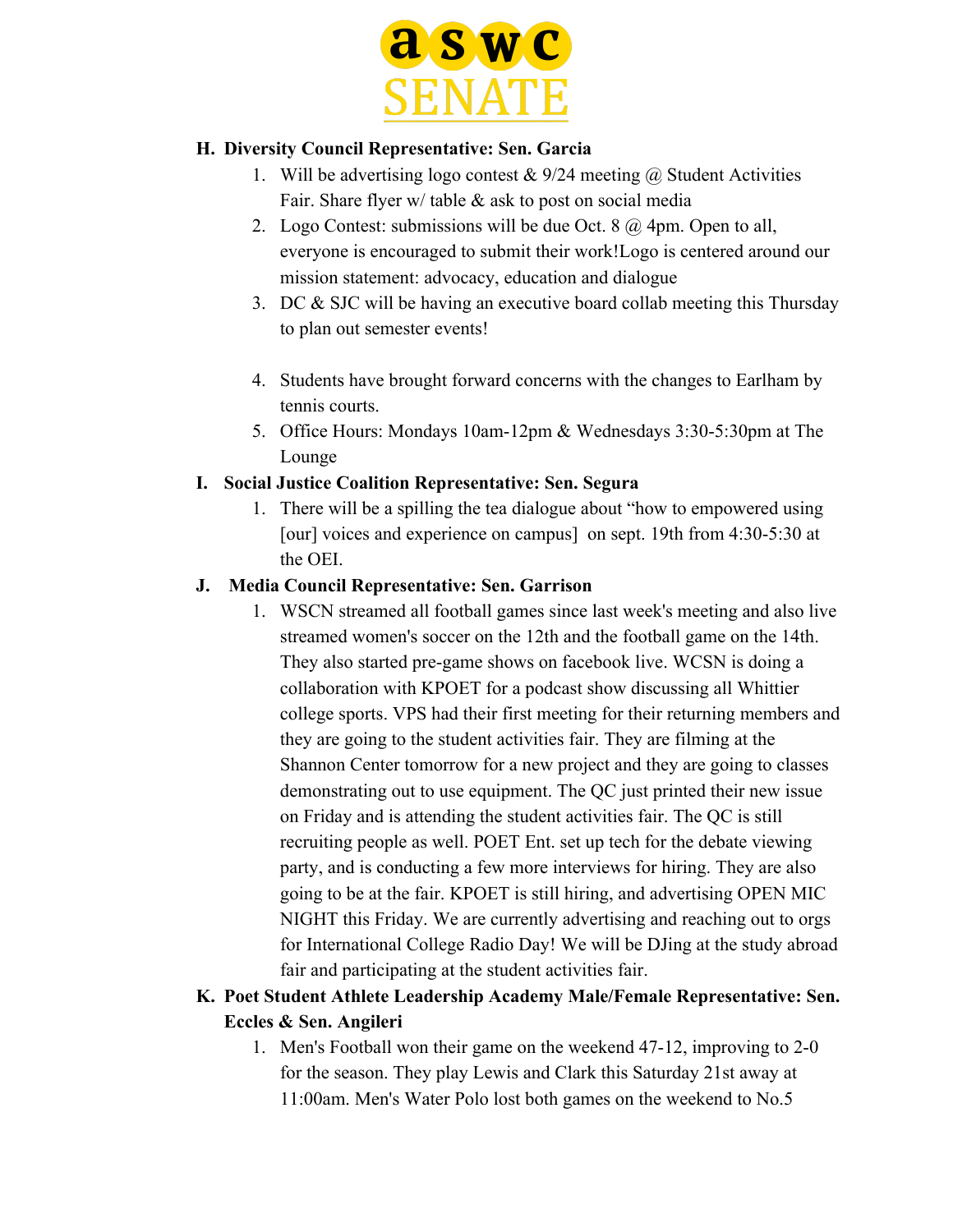

ranked Long Beach state 5-16 and No.1 ranked USC 9-15. Both games are very good performances from the team, especially against USC. They play again at the Aggie Roundup at UC Davis. They play Austin at 9:15am and University of the Pacific at 6:00pm on Saturday 21st and RV Santa Clara at 8:00am and San Jose State at 1:00pm on Sunday 22nd. Men's Soccer lost to vanguard 1-2 on Saturday. They play Caltech at home at 7:00pm on Wednesday 18th and Redlands away on Saturday 21st at 4:00pm. PSALA will be changing its meeting times and I will be bringing up changes to the duties of the Senate rep during our PSALA meetings.

Still working on ways to get more school spirit and cohesion between all of ASWC.

# **L. Inter-Society Council Female & Male Representative: Sen. Hidalgo & Sen. Alvarez**

- 1. For this past ISC meeting we had Societies scheduled their open house and rush dates for this year.
- 2 Open House Dates:

| -Athenians - 10/9    | -Franklins - $10/11$  | -Ionians - $10/4$      |
|----------------------|-----------------------|------------------------|
| -Lancers - $9/30$    | -Metaphonians - 10/14 | -Orthogonians - 10/9   |
| -Palmers - $10/1$    | -Penns - $10/17$      | -Sachens - $10/18$     |
| -Thalians - 10/3     |                       |                        |
| <b>Rush Dates:</b>   |                       |                        |
| -Athenians - $11/23$ | -Franklins - $11/9$   | -Ionians - $11/2$      |
| -Lancers - $11/16$   | -Metaphonians - 11/3  | -Orthogonians - $11/2$ |
| -Palmers - $11/16$   | -Penns - $11/23$      | -Sachens - $11/8$      |
| -Thalians- $11/9$    |                       |                        |

4. In addition, for today's meeting. We are going over expectations for ISC as a whole, and go over the ISC Constitution and making some changes.

# **X. Committee Reports**

 $3<sub>r</sub>$ 

# **A. Administrative –***Vice President Joachim*

- 1. Administrative Committee will be meeting in the Senate office at 4:30 PM on Wednesdays. The need to meet will be determined every week and announced at the Senate meeting if there are questions regarding bills and amendments to our governing documents.
- 2. This last week, the Administrative Committee met to discuss the Constitution updates. Potential amendments to the wording proposed in the updates will be presented later on in the meeting tonight.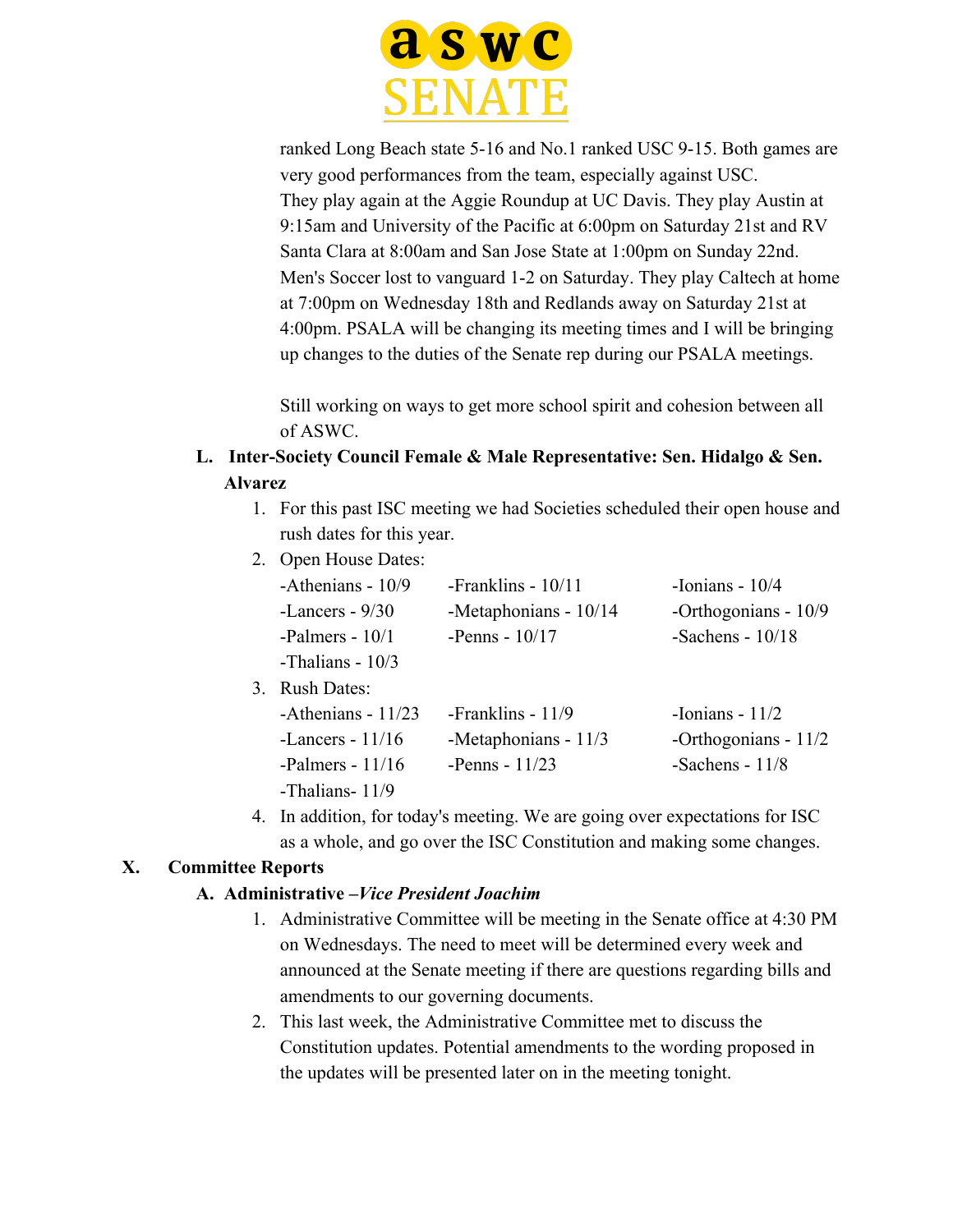

### **B. Budget-** *Treasurer Delgado*

1. Budget Committee did not meet last week, but is scheduled to have its first meeting this Tuesday at 12:30pm In the ASWC Senate Office, the location will be changed to the OSE Conference room at a later date and an announcement on when that room will be available will be made in the near future. Budget Committee is comprised of 6 senators and the ASWC Senate Treasurer and will hear all budget requests below \$2,500.

### **C. Campus Relations-** *Director Tejada*

1. Campus Relations Committee meets Mondays at 5pm in senate office. Today we discussed the Instagram, whittier website and possible giveaways that we can give to the student body. If you are interested in joining Campus Relations Committee please contact Director Fionna Tejada at [ftejada@poets.whittier.edu](mailto:ftejada@poets.whittier.edu)

### **D. Elections-** *Secretary Brost*

1. Today I met with a first year who wants to run for FCC President. She was extremely excited and ready to be apart of the senate. I keep getting emails from many different students asking me questions about the positions and how else to get involved. This week we have two info meetings -Tuesday @3:30 pm in the Senate Office

-Wednesday @4:30 pm in the Senate Office Students only have to attend one of the info meetings this week. The positions that are available are non-traditional student, environment rep, FCC eboard, and student body rep. For those students who cannot make either day, they are to email me at [abrost@poets.whittier.edu](mailto:abrost@poets.whittier.edu) so we can meet a different time.

### **E. Program Board –** *Director Gil*

1. Whittfest surveys have been emailed to everyone. Whittfest Chair applications are also open, please apply if you are interested in helping program Whittfest. On 9/25, the on campus coordinators have programmed an event called "Our Earth, Our Home" which was have different activities raising awareness of the environmental crisis (all of which lines up with the climate strike that will happen globally)

### **F. Advocacy-** *President Moya*

1. Advocacy committee will be holding our first meeting this Wednesday at 5:00 PM in the Senate Office. After our first meeting we will confirm whether or not this will be our regularly scheduled meeting time. I would like to remind everyone that this meeting is open to all students, and is a resource for any students seeking to find support and guidance pertaining to any deep concerns they may have. Our goal is to facilitate a welcoming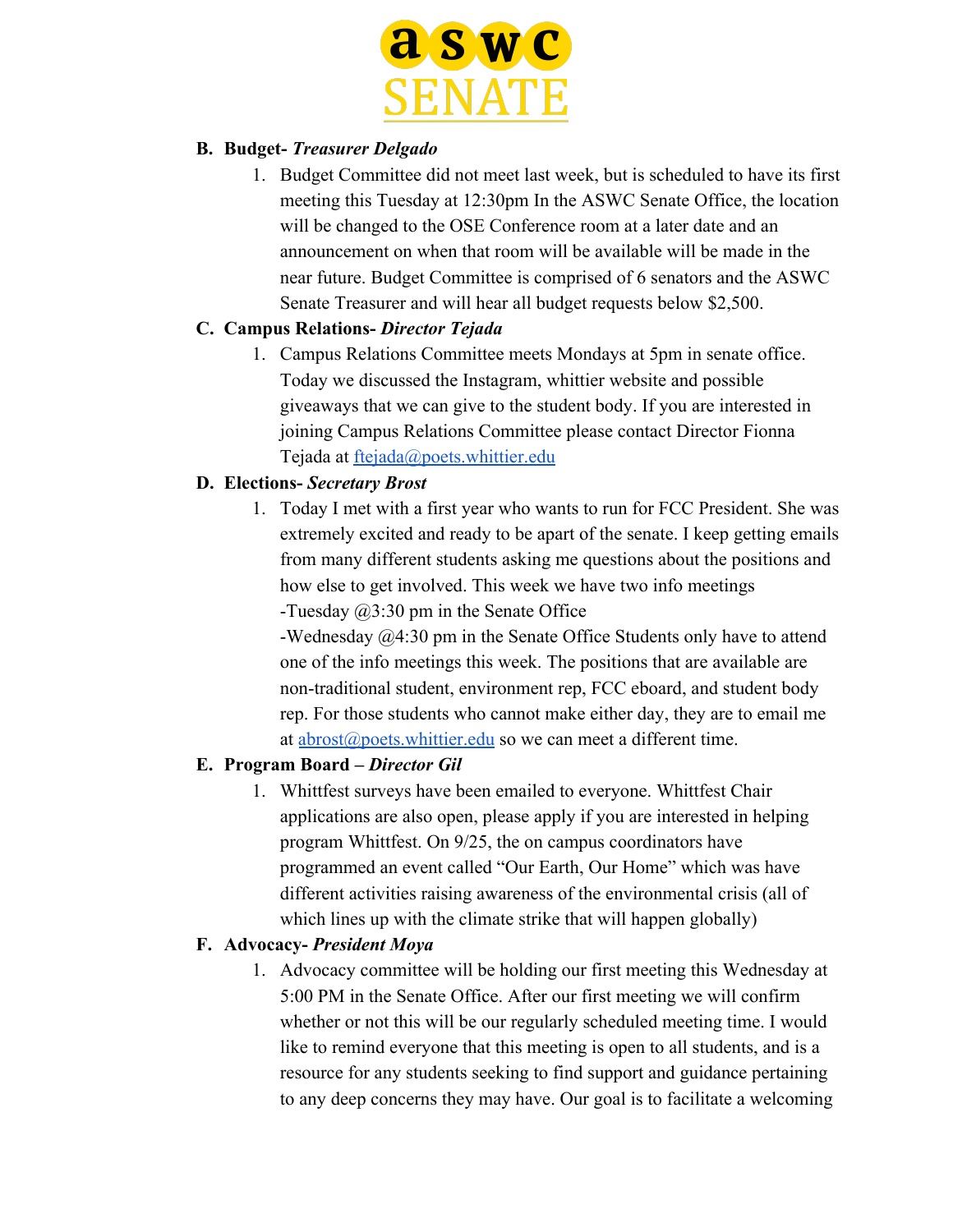

 and safe environment where students feel heard. I hope to see many of you there.

#### **G. Culinary-** *TBD*

1. If you are interested in running this committee, please contact eboard asap.

#### **XI. First Readings**

A. N/A

**XII. Daily Calendar Considerations**

A. N/A

#### **XIII. Misc. Business**

# **A. Second Reading: Media Council Budgetary Protection and Alteration Bill:**

Pres. Moya, Tres. Delgado, Sen. Garrison, and Rep. White go up to present the bill.

Sen. Garrison created a presentation that she presented to the Senate.

Sen. Garrison and Rep. Whiter will make this presentation available for others to view later.

Rep. White: There has been some confusion about the bill. The last bill was passed last year, so that is why there is some urgency to pass this current bill. Media council is one of the largest councils on this campus. For example, the sports network is a really valued part of media council. Parents across the world can watch their children play when they can't make their games.

Sen. Garrison and Rep. White: they both go through the presentation and talk about each of the slides.

Rep. White: There is a lot of history regarding the discussions between Media council and Senate. A lot of our organizations have ongoing costs, we have been having ongoing conversations about how much money we need, how much we should get, etc. We have dealt with a lot of budget cutbacks, and other issues in general. Our goal now is to have a conversation regarding the student government and the funding. We are the "watch-dog" on the campus. We have to hold governing bodies above us accountable. It is hard when they are the ones paying us. The governing bodies can stop us from having it and that is not fair. We often point out things that they don't want us to and it's uncomfortable when the next week you have to go ask them for money.

Sen. Eccles: This has nothing to do with the bill itself right?

VP Joachim: No, they are just giving us context to the bill.

Sen. Hagan-Martin: I just want to say thank you for creating this.

Tres. Delgado: The authors of the bill want it to be fast-tracked.

Pres. Moya, Sen. Garrison, Tres. Delgado, and Rep. White read the bill.

The new amendment in the bill is "*LET IT BE FURTHER RESOLVED that no bill*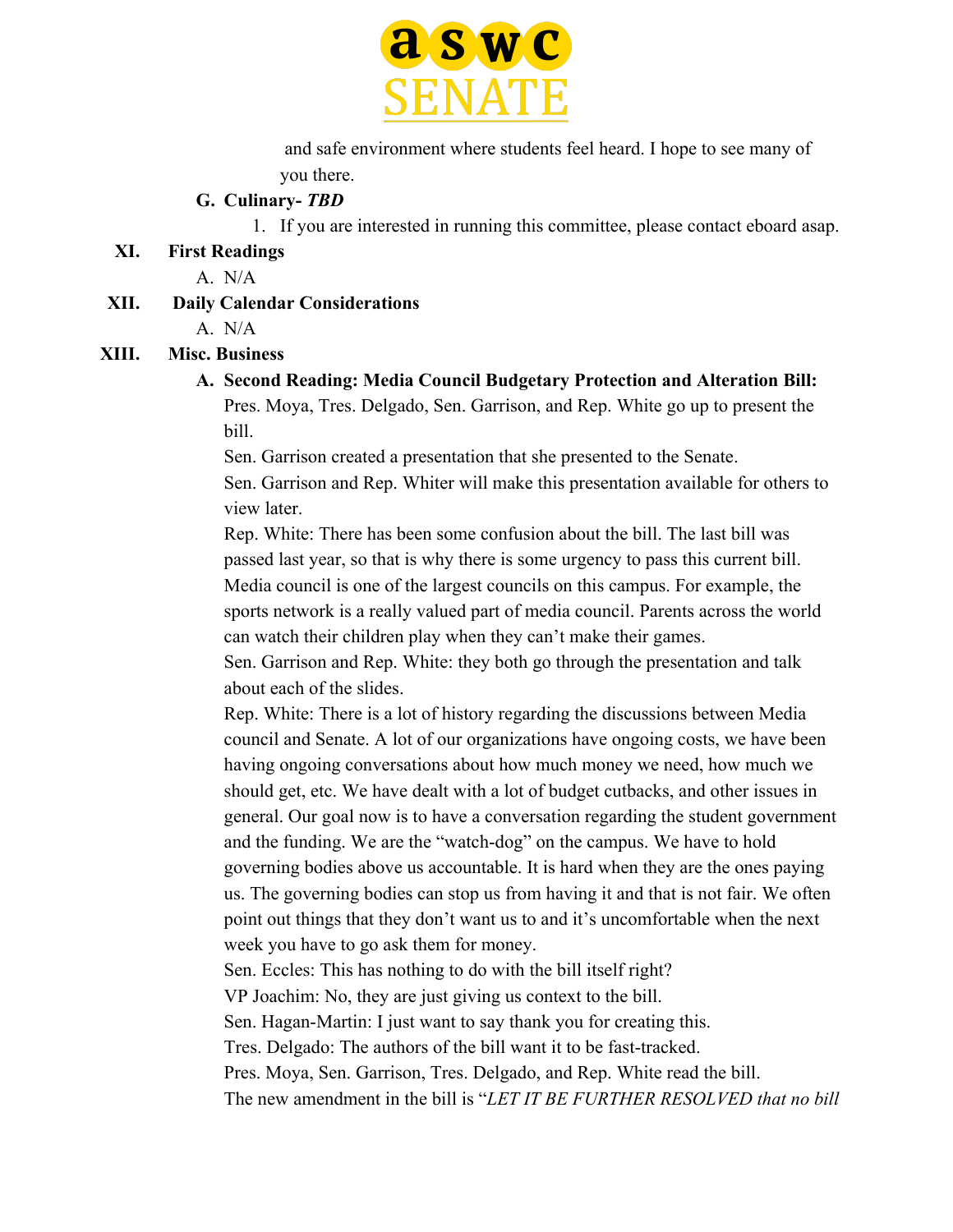

*with language affecting or erasing language stated throughout the entirety of this bill, or that will significantly affect the operation of Media Council itself shall be passed through the ASWC Senate without both bodies approving of such a measure, with the exception of allocated funding percentages which may be passed without Media Council approval only if all of the previous criteria for negotiations have been met.*"

The amendment to the bill was presented to Media Council by Sen. Eccles. Rep. Eccles: I have some questions about your funding code. How does your funding code go? I don't hear how you are going to record your spending. Re. White: Our funding code will be going publicly soon, it will be coming from engage. There will be a cap on what kind of things need to be purchased. We will have treasure reports that will go out to Media Council meetings twice a semester. We will be telling the Senate what will be spending our money on, what we spent it one, and what we will be buying for the future.

Joes, one of the authors, name is spelt wrong.

VP Joachim: Is there a motion to fast track the bill?

Sen. Eccles: I move to fast track the bill.

Second by: Sen. Lindiwe

This bill will be moved to its third reading.

Sen. Garcia: The budget will be public and you be doing a statement, but that is per request?

Rep, White: I'm not the one that does that, but it will become public information. Tres. Delgado: It will be a public statement.

Sen. Hagan-Martin: Do you have meeting minutes that you post online?

Rep. White: Yes. We will post them on Engage when we figure it out. Our Media Council meetings are also public so you are more than welcomed to come.

Sen Lindiwe: I move to vote on this bill.

Second by: Sen. Segura In favor: 13

Opposed: 0

Tres. Delgado: I will be posting the distribution later on Engage.

#### B. **Second Reading: Constitution Updates:**

VP Joachim: You can access the constitution via email and it is shared with you all. I also have comments on the side that you all should look over.

VP Joachim goes through the constitution again.

Tres. Delgado present the stipend breakdown for officers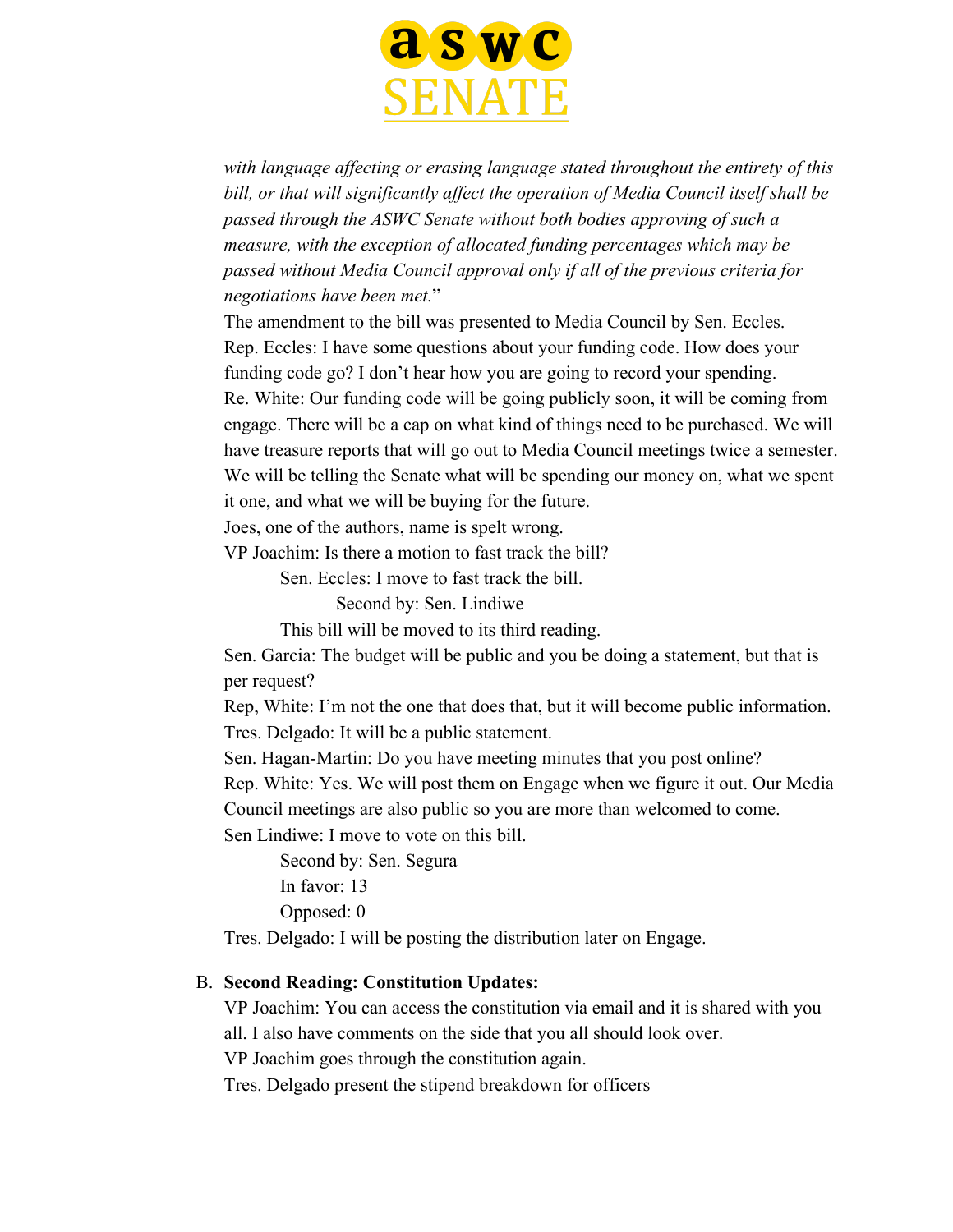

Sen. Eccles: The point of the amendment I made was so that the power wasn't all in budget committee. It could be tabled and give us time to think about it.

Rep. From Public: Think about your hard work, if you all are putting 60 hours in a week then you all should fight for a reasonable amount to get paid. I feel like you all do more than me and I have a job making \$12 and hour. So fight for what you deserve to get paid.

Sen. Eccles: Section C, change create to create or maintain.

Sen. Garcia: Requirements for a non-traditional student, are they in the constitution?

VP Joachim: No, but as a table we can draft up a description for that position. There was a change in the PSALA rep language.

Se. Eccles: PSALA isn't really a governing body of athletes. The constituents of PSALA are athletes not a governing body.

Pres. Moya: I just want to thank administrative committee for taking their time to go through the constitution. I know that it is a lot of work so thank you.

# **C. Second Reading: Elections Code Updates:**

VP Joachim reads the election code updates.

Sen Segura: I feel that adding one more thing to the description of elections committee or to the Secretary position, like registering people to vote, would be great.

Sen Garrison: Would the old treasurer finish out the school year or the new one? Tres. Delgado: The new treasure would work with the old treasure to learn how to do the position.

VP Joachim: Some treasures before have been seniors so it would allow for them to fully graduate and teach someone new how to do the position.

Sen Garrison: I want to change the wording at the end of the bill that we have some training at the end of the school year.

VP Joachim: This bill will be brought to administrative committee.

# **D. Student Body Rep. Position:**

Pres. Moya: Daniel Hayes has stepped down because of conflict of issues. He still wishes to be apart of senate. The position will be in the upcoming election.

# **E. Treasurer Approval:**

Tres. Delgado: I will be stepping down as the treasurer.

He talks about his experience with the position.

Tres. Delgado: I have taken up some things that have been taking my attention, like an internship and RA position, so I cannot fully dedicate my time to the position anymore.

Pres. Moya: Our goal is to send out applications this week. It is too close to